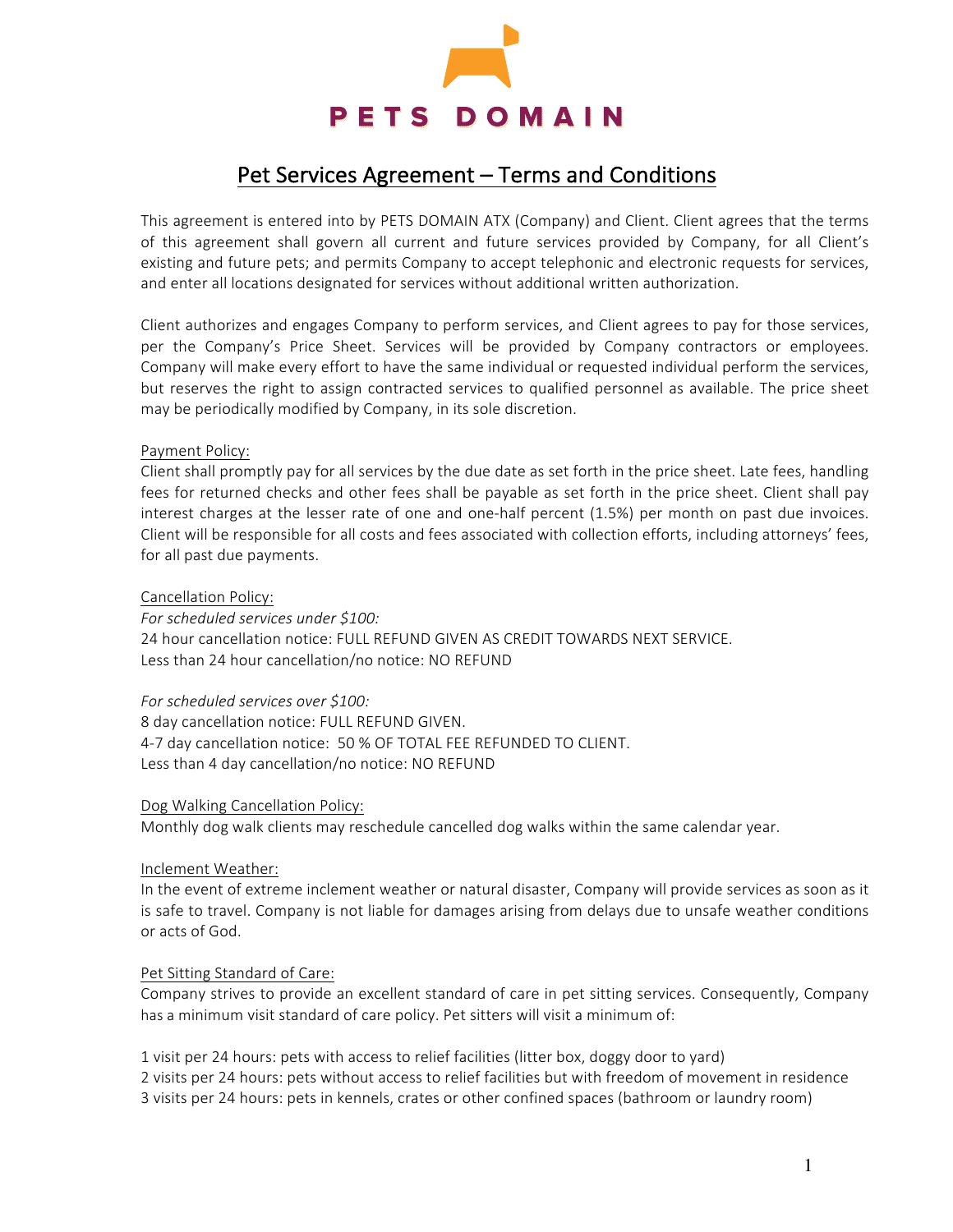

Thermostats: Please leave your thermostat settings within a normal comfortable range (68-78°F). If the indoor temperature is outside of this range, Company will adjust the thermostat to ensure the health and comfort of your pets during our time of service.

#### Off-leash Authorization:

\_\_\_\_\_\_\_\_I DO NOT want my pet to have off-leash exercise time outdoors.

I DO want my pet to have off-leash exercise time outdoors. \_\_\_\_\_\_\_\_\_\_ Client's Fenced Yard

**\_\_\_\_** Dog Park or other Off-Leash areas

Client agrees that pets are instinctual by nature and not always controllable even when the highest level of care is provided. Company is not liable, and Client agrees to defend and indemnify Company for any and all fines, fees, as well as damages resulting to the pet itself, other people or animals resulting from Client's pet having unleashed access to the outdoors. If authorized, Client's pet may have off-leash exercise time in the Client's fenced yard, designated dog parks or other legally designated off-leash areas.

Company shall not be responsible for the pet's welfare when it will not return to the house or enclosure after off-leash exercise time. The fee owed under this agreement shall be earned and payable even if, after a reasonable effort, Company is unable to perform the services because of the animal's behavior (running off, vicious behavior, etc.)

## Animal Aggression and Pet Injuries:

Company will not knowingly place Client's pet in the company of aggressive animals and will immediately remove Client's pet from any animal fight. Company will not be responsible for damages caused by any pet that instigates fights with other animals or is injured by another animal while in Company care.

Client represents and warrants that Client's pets are currently vaccinated in accordance with all local and state laws. Client agrees to indemnify, defend and hold harmless Company, its respective employees, members, agents and affiliates from all liabilities, claims and expenses, including but not limited to medical expenses, damages and reasonable attorney fees, that arise from or relate to the behavior of Client's pet, including but not limited to property damage, personal injury or death caused by pet.

If Company, in its sole discretion, determines that Client's pet poses a danger to the health or safety of other persons or animals, Company may terminate this contract with no refunds due to Client, and Client authorizes pet to be placed in a kennel pending Client's pick up of the pet. Every attempt will be made to notify Client regarding such a situation immediately.

## Pet Injuries or Illness and Veterinary Care:

Company agrees to exercise reasonable care in the provision of services to the Client. If Client's pet becomes ill while under Company care, Company will attempt to notify Client immediately. If Client cannot be reached, Company will attempt to notify the emergency contact. If, in Company's sole discretion, the pet's condition requires immediate treatment, Client authorizes Company to transport pet to a veterinarian for treatment. Client agrees to indemnify and hold harmless Company from any liability arising from such veterinary charges; all such charges and fees are payable in full by Client and Client agrees to reimburse all monies spent by Company on veterinary care up to the amount of  $\zeta$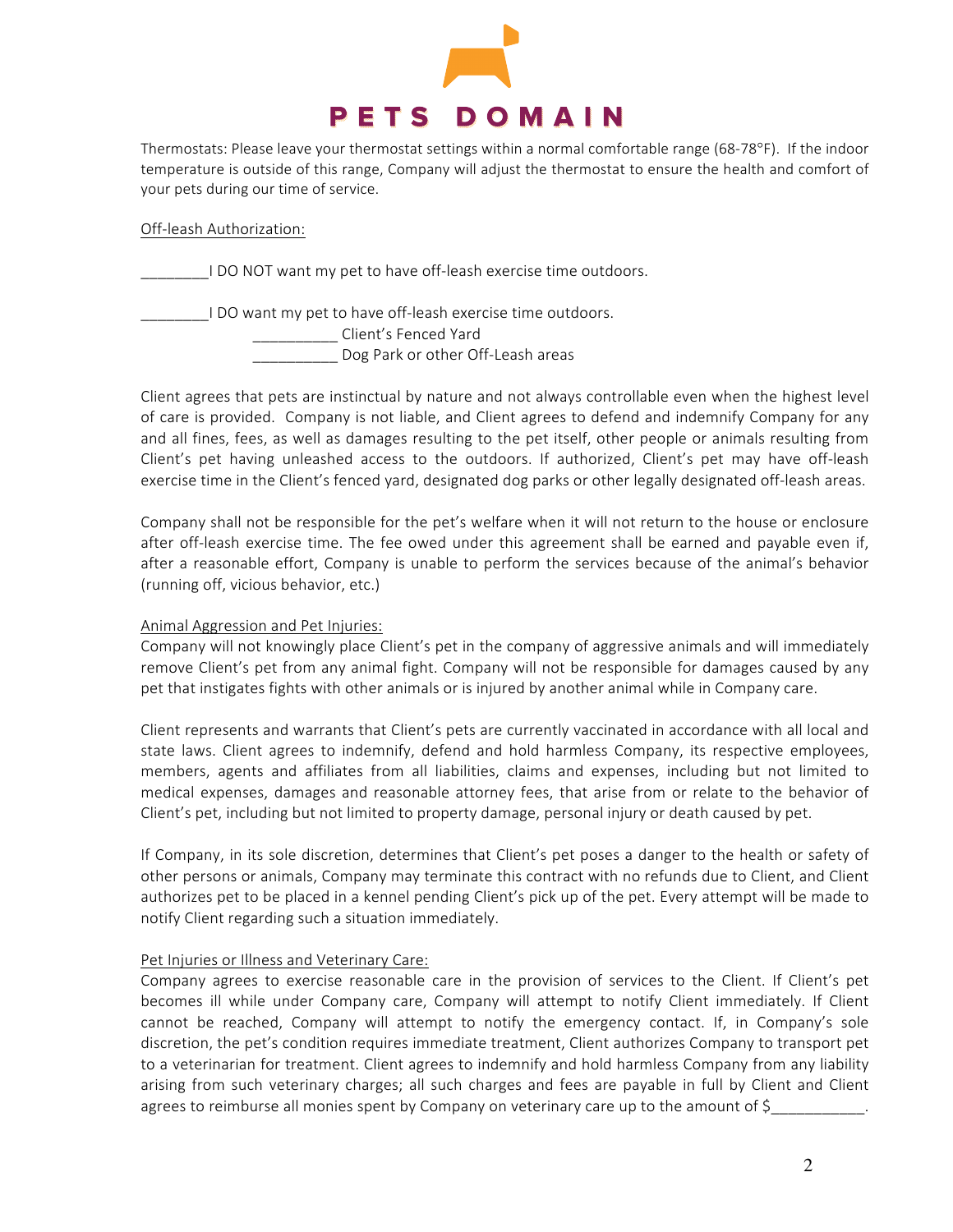

Any treatment that costs over that amount will not be authorized by Company. Client agrees to pay Company \$30/per hour for the transport and time spent to obtain veterinary treatment for Client's pet within seven (7) days of Client's return date.

#### Ancillary Home Care Services:

Client shall provide to Company all keys, key cards, codes, and detailed instructions needed in order to access the location designated for service. Client may opt to have Company send personnel to pick up or drop off keys, key cards and detailed instructions for a \$10 key pick up fee. Any locksmith fees incurred as a result of providing faulty keys or insufficient information or materials for access is the financial responsibility of the Client. Client represents that Client has adequate insurance to compensate Company for injuries or damages due to the condition of premises. Company is not responsible for damages to Client property or residence unless such damage is caused by grossly negligent acts of Company.

*House Cleanliness:* Company will clean up after the pet to the best of our ability should an accident occur while the pet is in Company's care. Client shall provide necessary cleaning supplies and inform Company of the location of cleaning supplies.

Plants: Please place all indoor plants together on a waterproof surface in plain sight. Company will work hard to follow written instructions as precisely as possible, but will not be responsible for wilted, dead or otherwise unhealthy plants, water-damaged areas or missed plants.

*Security:* Company is not liable for any loss or damage in the event of a burglary or other crime that should occur during or before or after a service period. Company will take all reasonable actions to resecure the home according to Client instructions at the end of each visit. Company is not responsible for any service fees charged by alarm companies, police departments, or any other entity due to false alarm, malfunction, or accidental triggering of the alarm.

Client is responsible for pet-proofing house and yard and security fences/gates/latches. Company will not be responsible for the safety of the pet(s) and will not be liable for any damages arising out of any pet having unsupervised access to the outdoors unless Client has indicated in writing that Client's pet may not be off-leash at any time.

Client must inform Company if additional pet care providers or other service providers will be visiting while you are away (i.e. cleaning services, neighbors, friends, family or repair persons). Company will not be responsible for other persons who will be in your home during Company's contracted service period. *Emergency:* In the event that Company witnesses a household emergency (e.g. severe weather damage, broken pipes, fire, etc.), Company will notify client immediately; if Company cannot reach Client, Company will notify Client's emergency contact of the household emergency.

## *Restocking supplies:*

If Company needs to restock supplies that the Client agrees to provide but that are not provided at the time of the scheduled service (such as pet food or medication), Client agrees to reimburse Company for all supplies purchases plus a \$20/restocking fee within seven (7) days of Client's return date.